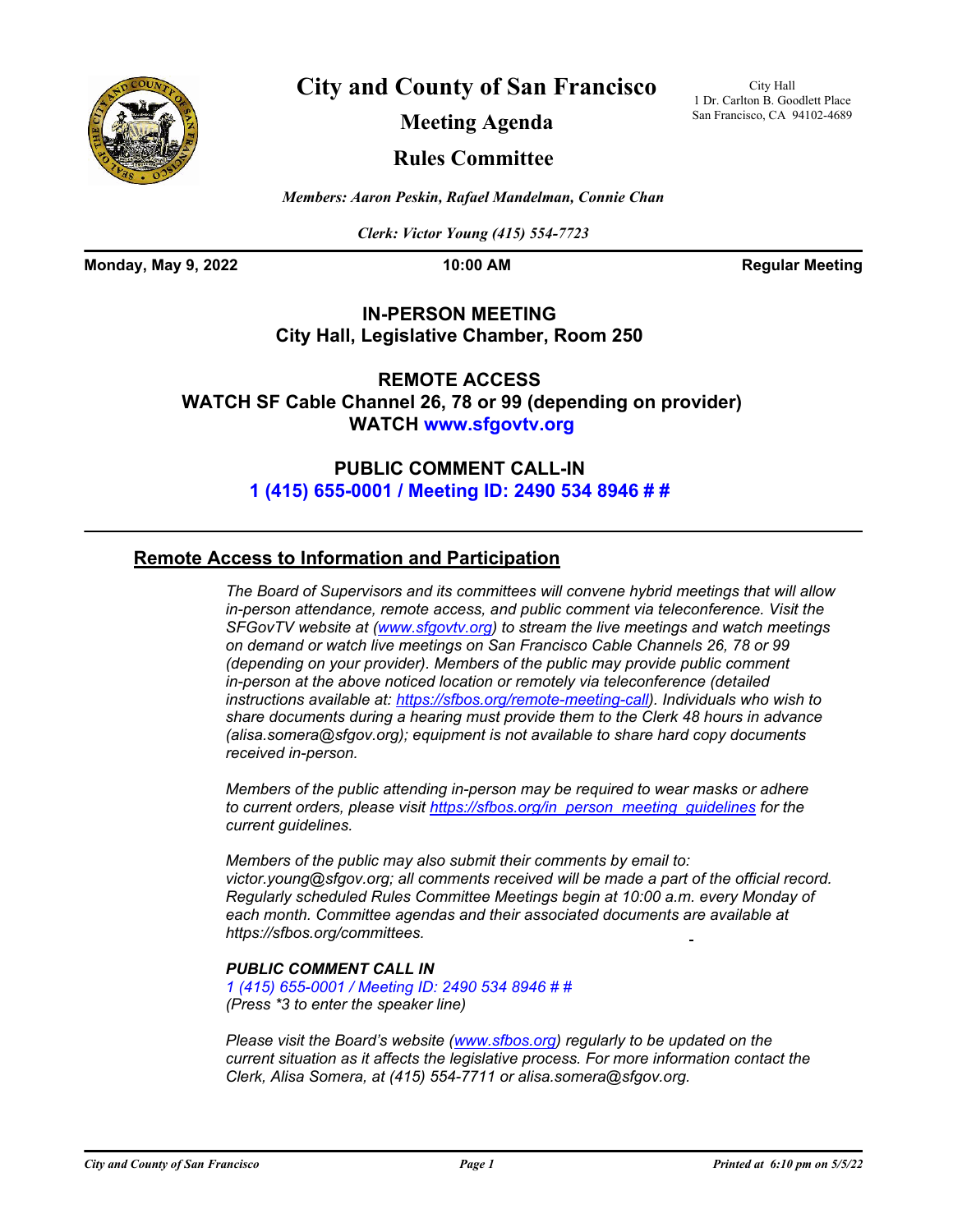# **ROLL CALL AND ANNOUNCEMENTS**

# **COMMUNICATIONS**

# **AGENDA CHANGES**

# **REGULAR AGENDA**

### **1. [220315](http://sfgov.legistar.com/gateway.aspx?m=l&id=38507) [Administrative, Campaign and Governmental Conduct Codes - Administrative Support for Sanitation and Streets Department; Form 700 Filing Requirements for Public Works Commission, Sanitation and Streets Commission, and Director of Sanitation and Streets]**

Ordinance amending the Administrative Code to require the Department of Public Works to provide the new Department of Sanitation and Streets with administrative support, including human resources, performance management, finance, budgeting, technology, emergency planning, training, and employee safety services; and amending the Campaign and Governmental Conduct Code to require Public Works Commissioners, Sanitation and Streets Commissioners, and the Director of Sanitation and Streets to file Form 700 (Statement of Economic Interests). (City Administrator)

3/28/22; RECEIVED FROM DEPARTMENT.

4/4/22; REFERRED TO DEPARTMENT.

4/5/22; ASSIGNED UNDER 30 DAY RULE to the Rules Committee.

4/18/22; RECEIVED FROM DEPARTMENT.

4/26/22; SUBSTITUTED AND ASSIGNED UNDER 30 DAY RULE to the Rules Committee.

#### **2. [220168](http://sfgov.legistar.com/gateway.aspx?m=l&id=38363) [Appointments, Sanitation and Streets Commission]**

Hearing to consider appointing one member term ending July 1, 2024, and one member, term ending July 1, 2026, to the Sanitation and Streets Commission.

Seat 4, initial appointment, must have experience in either urban forestry, urban design, or environmental services, for a four-year term ending July 1, 2024; Seat 5, initial appointment, must have experience in cleaning an maintaining public spacesc, for a four-year term ending July 1, 2026.

2/16/22; RECEIVED AND ASSIGNED to the Rules Committee.

*2 seats / 2 applicants*

*Thomas Richard Harrison, seats 4 and 5 Kimberlee Ann Hartwig-Schulman, seat 5*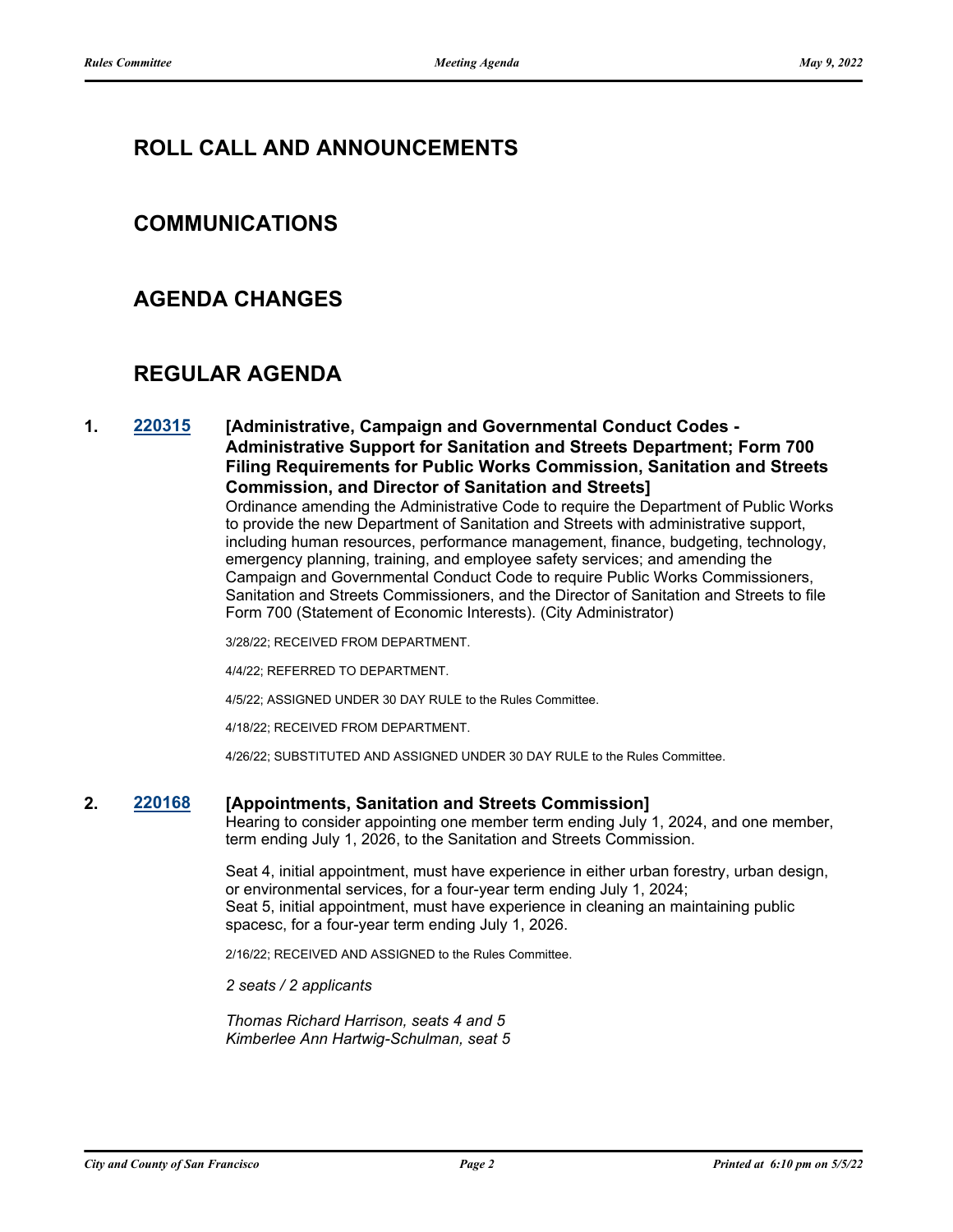#### **3. [220337](http://sfgov.legistar.com/gateway.aspx?m=l&id=38529) [Mayoral Appointment, Sanitation and Streets Commission - Ike Kwon]** Motion approving/rejecting the Mayor's nomination for the appointment of Ike Kwon to the Sanitation and Streets Commission, term ending July 1, 2026. (Clerk of the Board)

(Charter, Section 4.139(b), provides that this nomination is subject to confirmation by the Board of Supervisors and shall be the subject of a public hearing and vote within 60 days from the date the nomination is transmitted to the Clerk of the Board. If the Board fails to act on the nomination within 60 days of the date the nomination is transmitted to the Clerk, then the nominee shall be deemed approved. Transmittal date: April 4, 2022.)

4/5/22; RECEIVED AND ASSIGNED to the Rules Committee.

### **4. [220485](http://sfgov.legistar.com/gateway.aspx?m=l&id=38677) [Mayoral Appointment, Public Utilities Commission - Julia Prochnik]**

Motion approving/rejecting the Mayor's nomination for the appointment of Julia Prochnik to the Public Utilities Commission, for a term ending August 1, 2024. (Clerk of the Board)

(Charter, Section 4.112, provides that the Board of Supervisors shall confirm the Mayor's appointment by a majority of the Board of Supervisors. There is no deadline for confirmation and the appointment is not effective until the Board takes action. Transmittal date: April 27, 2022.)

5/3/22; RECEIVED AND ASSIGNED to the Rules Committee.

#### **5. [220529](http://sfgov.legistar.com/gateway.aspx?m=l&id=38721) [Appointments, Mental Health SF Implementation Working Group]**

Hearing to consider appointing four members, terms ending June 1, 2023, to the Mental Health SF Implementation Working Group. (Clerk of the Board)

Seat 1, succeeding Amy wong (term expired), shall be held by a person with expertise working on behalf of healthcare workers, appointed by the Board of Supervisors, for the unexpired portion of a two-year term and ending June 1, 2023.

Vacant Seat 3, new appointment, shall be held by a person who identifies as having a mental health condition or identifies as having both a mental health condition and substance use condition ("dual diagnosis"), and who has accessed mental health or substance use services in San Francisco, appointed by the Board of Supervisors; for the unexpired portionof two-year term ending June 1, 2023.

Seat 7, succeding Andrea Salinas (term expired), shall be held by a mental health or substance use treatment provider with experience working with criminal system-involved patients, appointed by the Board of Supervisors, for the unexpired portion of a two-year term ending June 1, 2023.

Seat 11, succeeding Sara Shortt (term expired), shall be held by a person with experience providing supportive housing in San Francisco, appointed by the Board of Supervisors, for the unexpired portion of a two-year term ending June 1, 2023.

5/4/22; RECEIVED AND ASSIGNED to the Rules Committee.

*4 seats / 3 applicants*

*Amy Wong, seat 1 Andrea Salinas, seat 7 Sara Shortt, seat 11*

## **ADJOURNMENT**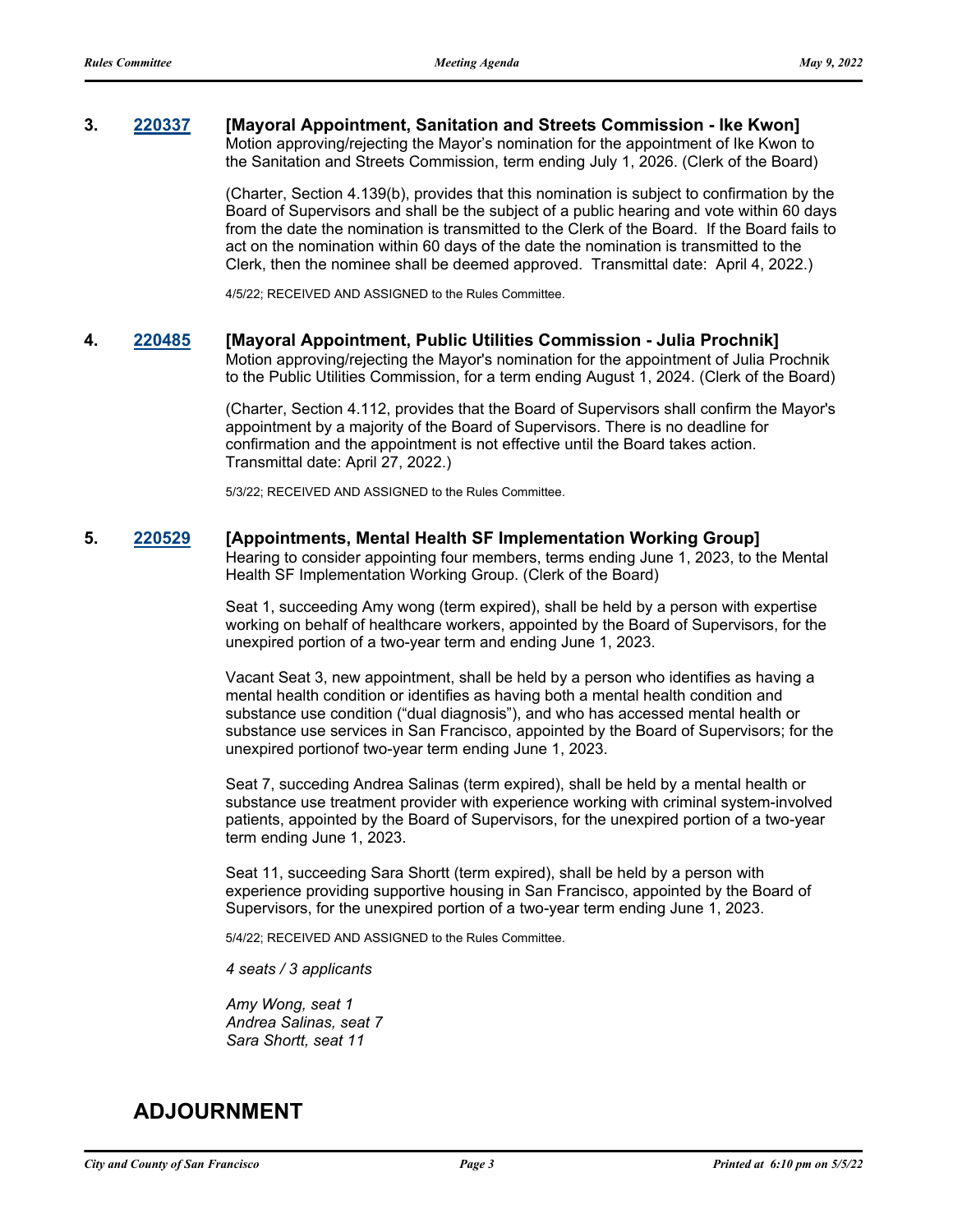*NOTE: Pursuant to Government Code Section 65009, the following notice is hereby given: if you challenge, in court, the general plan amendments or planning code and zoning map amendments described above, you may be limited to raising only those issues you or someone else raised at the public hearing described in this notice, or in written correspondence delivered to the Board of Supervisors at, or prior to, the public hearing.*

## **LEGISLATION UNDER THE 30-DAY RULE**

*NOTE: The following legislation will not be considered at this meeting. Board Rule 3.22 provides that when an Ordinance or Resolution is introduced which would CREATE OR REVISE MAJOR CITY POLICY, the Committee to which the legislation is assigned shall not consider the legislation until at least thirty days after the date of introduction. The provisions of this rule shall not apply to the routine operations of the departments of the City or when a legal time limit controls the hearing timing. In general, the rule shall not apply to hearings to consider subject matter when no legislation has been presented, nor shall the rule apply to resolutions which simply URGE action to be taken.*

### **[220393](http://sfgov.legistar.com/gateway.aspx?m=l&id=38585) [Administrative Code - Extension of Shelter Monitoring Committee] Sponsor: Mayor**

Ordinance amending the Administrative Code to extend the expiration date of the Shelter Monitoring Committee from July 1, 2022, to July 1, 2027. (Public Health Department)

4/12/22; ASSIGNED UNDER 30 DAY RULE to the Rules Committee.

4/27/22; REFERRED TO DEPARTMENT.

#### **[220427](http://sfgov.legistar.com/gateway.aspx?m=l&id=38619) [Administrative Code - County Veterans Service Officer Role and Duties] Sponsor: Safai**

Ordinance amending the Administrative Code to place the County Veterans Service Officer ("Officer") under the Department of Disability and Aging Services (DAS) rather than the Department of Administrative Services; give the Director of the DAS authority to nominate the Officer; update annual reporting requirements of the Officer to the Board of Supervisors and Mayor; and provide administrative support to the Veterans' Affairs Commission.

4/19/22; ASSIGNED UNDER 30 DAY RULE to the Rules Committee.

4/27/22; REFERRED TO DEPARTMENT.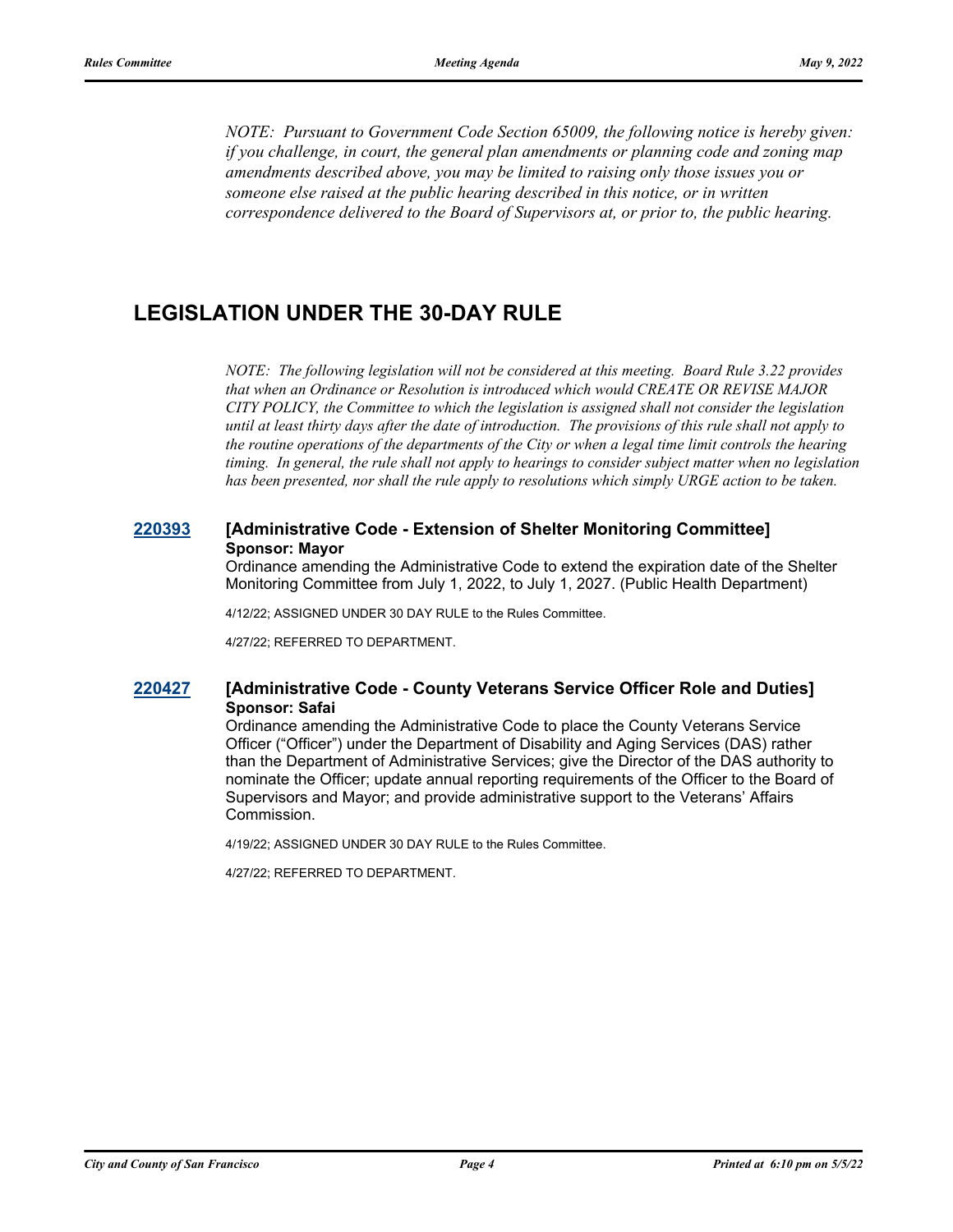#### **Agenda Item Information**

Each item on the Consent or Regular agenda may include the following documents:

1) Legislation

2) Budget and Legislative Analyst report

3) Department or Agency cover letter and/or report

4) Public correspondence

These items are available for review at City Hall, 1 Dr. Carlton B. Goodlett Place, Room 244, Reception Desk or at https://sfbos.org/legislative-research-center-lrc.

#### **Meeting Procedures**

The Board of Supervisors is the legislative body of the City and County of San Francisco. The Board has several standing committees where legislation is the subject of hearings at which members of the public are urged to testify. The full Board does not hold a second public hearing on measures which have been heard in committee.

Board procedures do not permit: 1) persons in the audience to vocally express support or opposition to statements by Supervisors or by other persons testifying; 2) ringing and use of cell phones, pagers, and similar sound-producing electronic devices; 3) bringing in or displaying signs in the meeting room; and 4) standing in the meeting room. Each member of the public will be allotted the same maximum number of minutes to speak as set by the President or Chair at the beginning of each item or public comment, excluding City representatives; except that public speakers using interpretation assistance will be allowed to testify for twice the amount of the public testimony time limit. If simultaneous interpretation services are used, speakers will be governed by the public testimony time limit applied to speakers not requesting interpretation assistance. Members of the public who want a document displayed should provide in advance of the meeting to the Clerk of the Board (bos.legislation@sfgov.org), clearly state such during testimony, and subsequently request the document be removed when they want the screen to return to live coverage of the meeting. Hard copy documents may no be shared during in-person meetings.

IMPORTANT INFORMATION: The public is encouraged to testify at Committee meetings. Persons unable to attend the meeting may submit to the City, by the time the proceedings begin, written comments regarding the agenda items. These comments will be made a part of the official public record and shall be brought to the attention of the Board of Supervisors. Written communications expected to be made a part of the official file should be submitted to the Clerk of the Board or Clerk of a Committee: 1 Dr. Carlton B. Goodlett Place, Room 244, San Francisco, CA 94102. Communications which are not received prior to the hearing may be delivered to the Clerk of the Board or Clerk of the Committee and will be shared with the Members.

COPYRIGHT: All system content that is broadcasted live during public proceedings is secured by High-bandwidth Digital Content Protection (HDCP), which prevents copyrighted or encrypted content from being displayed or transmitted through unauthorized devices. Members of the public who wish to utilize chamber digital, audio and visual technology may not display copyrighted or encrypted content during public proceedings.

AGENDA PACKET: Available on the internet at https://www.sfbos.org/meetings. Meetings are cablecast on SFGovTV, the Government Channel, at www.sfgovtv.org or Cable Channels 26, 78 or 99 (depending on your provider). For USB copies call (415) 554-4188.

LANGUAGE INTERPRETERS: Language services are available in Spanish, Chinese and Filipino at all regular and special Board and Committee meetings if made at least 48 hours in advance of the meeting to help ensure availability. For more information or to request services: Contact Wilson Ng or Arthur Khoo at (415) 554-5184.

傳譯服務: 所有常規及特別市參事會會議和常務委員會會議將提供西班牙文, 中文以及菲律賓文的傳譯服務, 但必須 在會議前最少48小時作出請求, 以確保能獲取到傳譯服務. 將因應請求提供交替傳譯服務, 以便公眾向有關政府機構 發表意見. 如需更多資訊或請求有關服務, 請致電(415)554-5184聯絡我們.

AVISO EN ESPAÑOL: Los servicios de idiomas están disponibles en español, chino, y filipino en todas las reunions regulares y reuniones especiales de la Junta, de los Comités, si se solicita por lo menos 48 horas antes de la reunión para ayudar a garantizar su disponibilidad. Para más información o solicitar servicios, por favor contactar a (415) 554-5184.

PAUNAWA: Mayroong serbisyong pang-wika sa Espanyol, Tsino at Pilipino para sa lahat ng mga regular at espesyal na pagpupulong ng Board, at Komite ng Board. Sa kasalukuyan, mayroong serbisyo sa wikang Pilipino na maaaring hilingin, 48